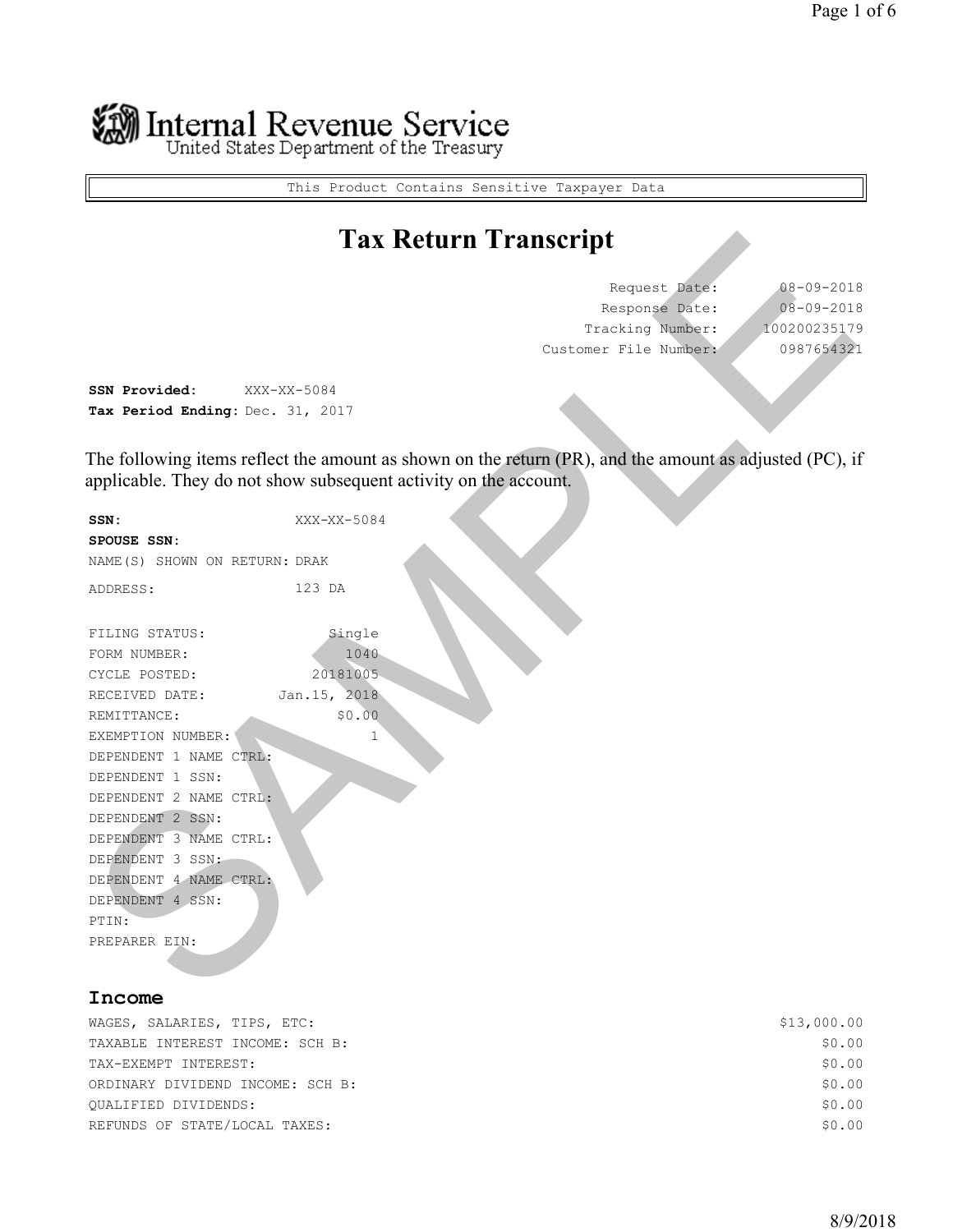| ALIMONY RECEIVED:                                          | \$0.00      |
|------------------------------------------------------------|-------------|
| BUSINESS INCOME OR LOSS (Schedule C):                      | \$2,500.00  |
| BUSINESS INCOME OR LOSS: SCH C PER COMPUTER:               | \$2,500.00  |
| CAPITAL GAIN OR LOSS: (Schedule D):                        | \$0.00      |
| CAPITAL GAINS OR LOSS: SCH D PER COMPUTER:                 | \$0.00      |
| OTHER GAINS OR LOSSES (Form 4797):                         | \$0.00      |
| TOTAL IRA DISTRIBUTIONS:                                   | \$0.00      |
| TAXABLE IRA DISTRIBUTIONS:                                 | \$0.00      |
| TOTAL PENSIONS AND ANNUITIES:                              | \$0.00      |
| TAXABLE PENSION/ANNUITY AMOUNT:                            | \$0.00      |
| RENT/ROYALTY/PARTNERSHIP/ESTATE (Schedule E):              | \$0.00      |
| RENT/ROYALTY/PARTNERSHIP/ESTATE (Schedule E) PER COMPUTER: | \$0.00      |
| RENT/ROYALTY INCOME/LOSS PER COMPUTER:                     | \$0.00      |
| ESTATE/TRUST INCOME/LOSS PER COMPUTER:                     | \$0.00      |
| PARTNERSHIP/S-CORP INCOME/LOSS PER COMPUTER:               | \$0.00      |
| FARM INCOME OR LOSS (Schedule F):                          | \$0.00      |
| FARM INCOME OR LOSS (Schedule F) PER COMPUTER:             | \$0.00      |
| UNEMPLOYMENT COMPENSATION:                                 | \$0.00      |
| TOTAL SOCIAL SECURITY BENEFITS:                            | \$0.00      |
| TAXABLE SOCIAL SECURITY BENEFITS:                          | \$0.00      |
| TAXABLE SOCIAL SECURITY BENEFITS PER COMPUTER:             | \$0.00      |
| OTHER INCOME:                                              | \$0.00      |
| SCHEDULE EIC SE INCOME PER COMPUTER:                       | \$2,323.00  |
| SCHEDULE EIC EARNED INCOME PER COMPUTER:                   | \$15,323.00 |
| SCH EIC DISQUALIFIED INC COMPUTER:                         | \$0.00      |
| TOTAL INCOME:                                              | \$15,500.00 |
| TOTAL INCOME PER COMPUTER:                                 | \$15,500.00 |
|                                                            |             |
| Adjustments to Income                                      |             |
| EDUCATOR EXPENSES:                                         | \$0.00      |
| EDUCATOR EXPENSES PER COMPUTER:                            | \$0.00      |
| RESERVIST AND OTHER BUSINESS EXPENSE:                      | \$0.00      |
| HEALTH SAVINGS ACCT DEDUCTION:                             | \$0.00      |
| HEALTH SAVINGS ACCT DEDUCTION PER COMPTR:                  | \$0.00      |
| MOVING EXPENSES: F3903:                                    | \$0.00      |
| SELF EMPLOYMENT TAX DEDUCTION:                             | \$177.00    |
| SELF EMPLOYMENT TAX DEDUCTION PER COMPUTER:                | \$177.00    |
| SELF EMPLOYMENT TAX DEDUCTION VERIFIED:                    | \$0.00      |
| KEOGH/SEP CONTRIBUTION DEDUCTION:                          | \$0.00      |
| SELF-EMP HEALTH INS DEDUCTION:                             | \$0.00      |
| EARLY WITHDRAWAL OF SAVINGS PENALTY:                       | \$0.00      |
| ALIMONY PAID SSN:                                          |             |
| ALIMONY PAID:                                              | \$0.00      |
| IRA DEDUCTION:                                             | \$0.00      |
| IRA DEDUCTION PER COMPUTER:                                | \$0.00      |
| STUDENT LOAN INTEREST DEDUCTION:                           | \$0.00      |
| STUDENT LOAN INTEREST DEDUCTION PER COMPUTER:              | \$0.00      |
| STUDENT LOAN INTEREST DEDUCTION VERIFIED:                  | \$0.00      |
| TUITION AND FEES DEDUCTION:                                | \$0.00      |
| TUITION AND FEES DEDUCTION PER COMPUTER:                   | \$0.00      |
| DOMESTIC PRODUCTION ACTIVITIES DEDUCTION:                  | \$0.00      |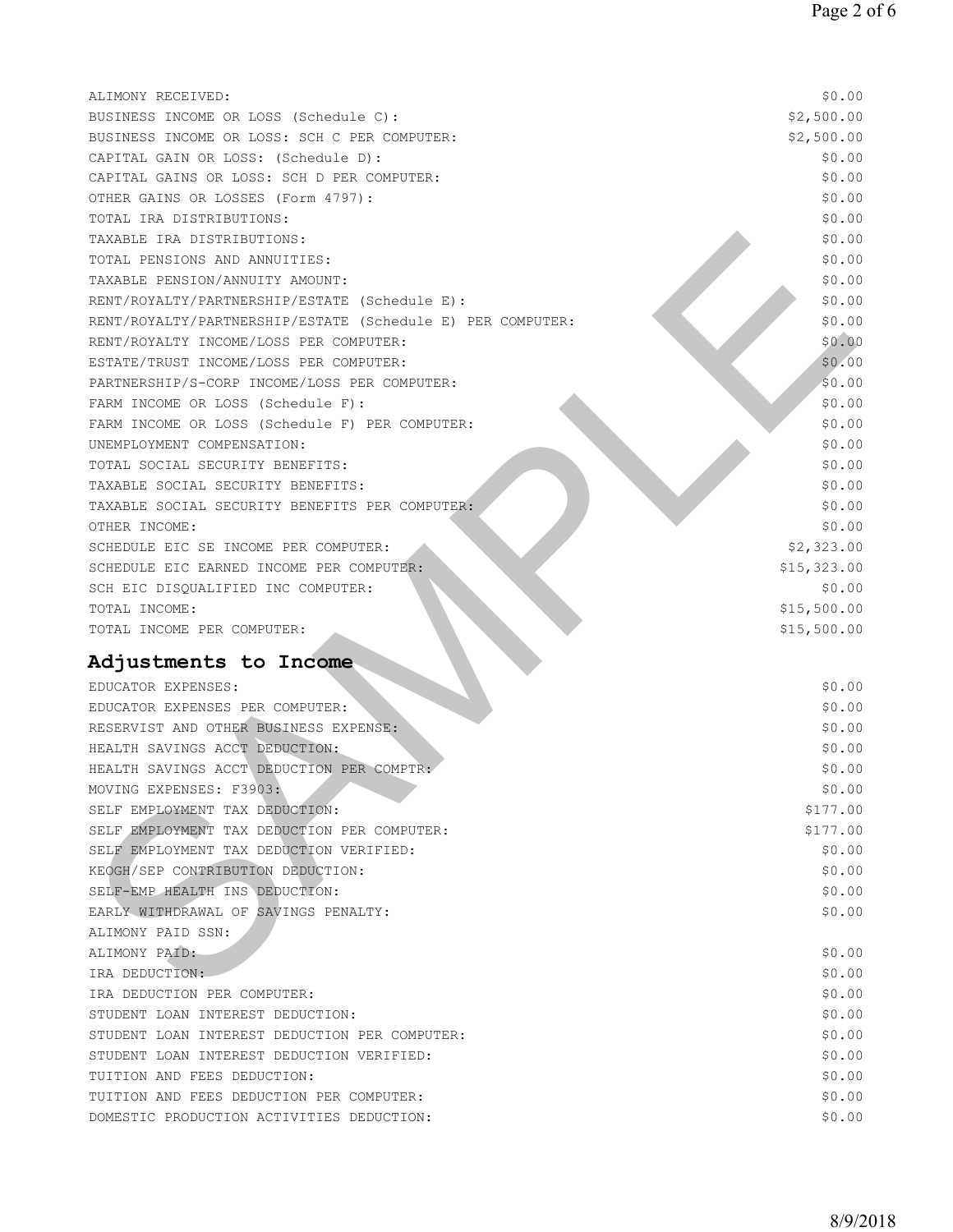| DOMESTIC PRODUCTION ACTIVITIES DEDUCTION PER COMPUTER: | \$0.00      |
|--------------------------------------------------------|-------------|
| OTHER ADJUSTMENTS:                                     | \$0.00      |
| ARCHER MSA DEDUCTION:                                  | \$0.00      |
| ARCHER MSA DEDUCTION PER COMPUTER:                     | \$0.00      |
| TOTAL ADJUSTMENTS:                                     | \$177.00    |
| TOTAL ADJUSTMENTS PER COMPUTER:                        | \$177.00    |
| ADJUSTED GROSS INCOME:                                 | \$15,323.00 |
| ADJUSTED GROSS INCOME PER COMPUTER:                    | \$15,323.00 |

## **Tax and Credits**

| ADJUSTED GROSS INCOME PER COMPUTER:                          | \$15,323.00     |
|--------------------------------------------------------------|-----------------|
| Tax and Credits                                              |                 |
| 65-OR-OVER:                                                  | NO              |
| BLIND:                                                       | NO              |
| SPOUSE 65-OR-OVER:                                           | NO              |
| SPOUSE BLIND:                                                | NO <sub>1</sub> |
| STANDARD DEDUCTION PER COMPUTER:                             | \$4,850.00      |
| ADDITIONAL STANDARD DEDUCTION PER COMPUTER:                  | \$0.00          |
| TAX TABLE INCOME PER COMPUTER:                               | \$10,473.00     |
| EXEMPTION AMOUNT PER COMPUTER:                               | \$3,100.00      |
| TAXABLE INCOME:                                              | \$7,373.00      |
| TAXABLE INCOME PER COMPUTER:                                 | \$7,373.00      |
| TOTAL POSITIVE INCOME PER COMPUTER:                          | \$15,500.00     |
| TENTATIVE TAX:                                               | \$749.00        |
| TENTATIVE TAX PER COMPUTER:                                  | \$749.00        |
| FORM 8814 ADDITIONAL TAX AMOUNT:                             | \$0.00          |
| TAX ON INCOME LESS SOC SEC INCOME PER COMPUTER:              | \$0.00          |
| FORM 6251 ALTERNATIVE MINIMUM TAX:                           | \$0.00          |
| FORM 6251 ALTERNATIVE MINIMUM TAX PER COMPUTER:              | \$0.00          |
| FOREIGN TAX CREDIT:                                          | \$0.00          |
| FOREIGN TAX CREDIT PER COMPUTER:                             | \$0.00          |
| FOREIGN INCOME EXCLUSION PER COMPUTER:                       | \$0.00          |
| FOREIGN INCOME EXCLUSION TAX PER COMPUTER:                   | \$0.00          |
| EXCESS ADVANCE PREMIUM TAX CREDIT REPAYMENT AMOUNT:          | \$0.00          |
| EXCESS ADVANCE PREMIUM TAX CREDIT REPAYMENT VERIFIED AMOUNT: | \$0.00          |
| CHILD & DEPENDENT CARE CREDIT:                               | \$0.00          |
| CHILD & DEPENDENT CARE CREDIT PER COMPUTER:                  | \$0.00          |
| CREDIT FOR ELDERLY AND DISABLED:                             | \$0.00          |
| CREDIT FOR ELDERLY AND DISABLED PER COMPUTER:                | \$0.00          |
| EDUCATION CREDIT:                                            | \$0.00          |
| EDUCATION CREDIT PER COMPUTER:                               | \$0.00          |
| GROSS EDUCATION CREDIT PER COMPUTER:                         | \$0.00          |
| RETIREMENT SAVINGS CNTRB CREDIT:                             | \$0.00          |
| RETIREMENT SAVINGS CNTRB CREDIT PER COMPUTER:                | \$0.00          |
| PRIM RET SAV CNTRB: F8880 LN6A:                              | \$0.00          |
| SEC RET SAV CNTRB: F8880 LN6B:                               | \$0.00          |
| TOTAL RETIREMENT SAVINGS CONTRIBUTION: F8880 CMPTR:          | \$0.00          |
| RESIDENTIAL ENERGY CREDIT:                                   | \$0.00          |
| RESIDENTIAL ENERGY CREDIT PER COMPUTER:                      | \$0.00          |
| CHILD TAX CREDIT:                                            | \$0.00          |
| CHILD TAX CREDIT PER COMPUTER:                               | \$0.00          |
| ADOPTION CREDIT: F8839:                                      | \$0.00          |
| ADOPTION CREDIT PER COMPUTER:                                | \$0.00          |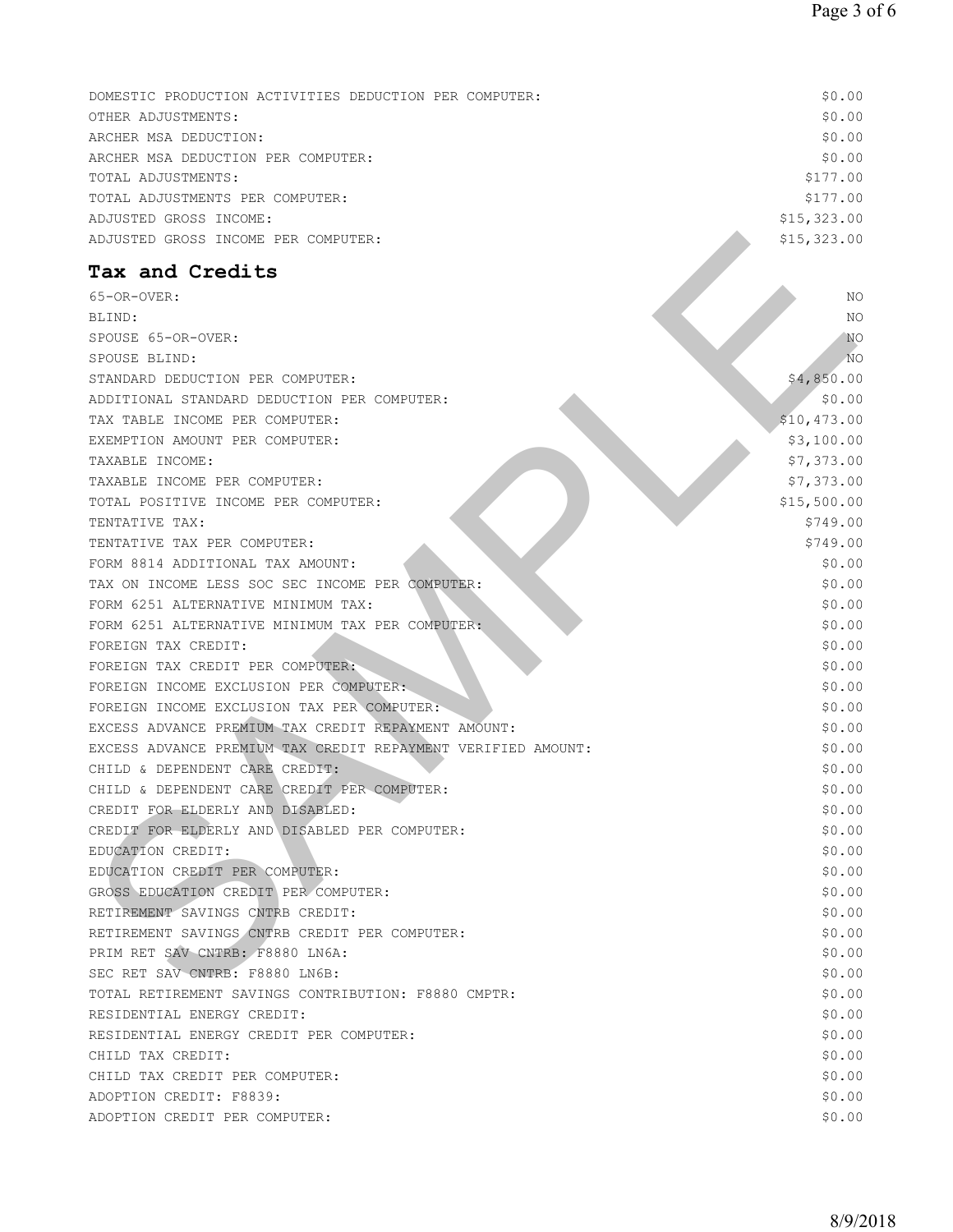| FORM 8396 MORTGAGE CERTIFICATE CREDIT:                            | \$0.00     |
|-------------------------------------------------------------------|------------|
| FORM 8396 MORTGAGE CERTIFICATE CREDIT PER COMPUTER:               | \$0.00     |
| F3800, F8801 AND OTHER CREDIT AMOUNT:                             | \$0.00     |
| FORM 3800 GENERAL BUSINESS CREDITS:                               | \$0.00     |
| FORM 3800 GENERAL BUSINESS CREDITS PER COMPUTER:                  | \$0.00     |
| PRIOR YR MIN TAX CREDIT: F8801:                                   | \$0.00     |
| PRIOR YR MIN TAX CREDIT: F8801 PER COMPUTER:                      | \$0.00     |
| F8936 ELECTRIC MOTOR VEHICLE CREDIT AMOUNT:                       | \$0.00     |
| F8936 ELECTRIC MOTOR VEHICLE CREDIT PER COMPUTER:                 | \$0.00     |
| F8910 ALTERNATIVE MOTOR VEHICLE CREDIT AMOUNT:                    | \$0.00     |
| F8910 ALTERNATIVE MOTOR VEHICLE CREDIT PER COMPUTER:              | \$0.00     |
| OTHER CREDITS:                                                    | \$0.00     |
| TOTAL CREDITS:                                                    | \$0.00     |
| TOTAL CREDITS PER COMPUTER:                                       | \$0.00     |
| INCOME TAX AFTER CREDITS PER COMPUTER:                            | \$749.00   |
|                                                                   |            |
| Other Taxes                                                       |            |
| SE TAX:                                                           | \$354.00   |
| SE TAX PER COMPUTER:                                              | \$354.00   |
| SOCIAL SECURITY AND MEDICARE TAX ON UNREPORTED TIPS:              | \$0.00     |
| SOCIAL SECURITY AND MEDICARE TAX ON UNREPORTED TIPS PER COMPUTER: | \$0.00     |
| TAX ON QUALIFIED PLANS F5329 (PR):                                | \$0.00     |
| TAX ON QUALIFIED PLANS F5329 PER COMPUTER:                        | \$0.00     |
| IRAF TAX PER COMPUTER:                                            | \$0.00     |
| TP TAX FIGURES (REDUCED BY IRAF) PER COMPUTER:                    | \$1,103.00 |
| IMF TOTAL TAX (REDUCED BY IRAF) PER COMPUTER:                     | \$1,103.00 |
| OTHER TAXES PER COMPUTER:                                         | \$0.00     |
| UNPAID FICA ON REPORTED TIPS:                                     | \$0.00     |
| OTHER TAXES:                                                      | \$0.00     |
| RECAPTURE TAX: F8611:                                             | \$0.00     |
| HOUSEHOLD EMPLOYMENT TAXES:                                       | \$0.00     |
| HOUSEHOLD EMPLOYMENT TAXES PER COMPUTER:                          | \$0.00     |
| HEALTH CARE RESPONSIBILITY PENALTY:                               | \$0.00     |
| HEALTH CARE RESPONSIBILITY PENALTY VERIFIED:                      | \$0.00     |
| HEALTH COVERAGE RECAPTURE: F8885:                                 | \$0.00     |
| RECAPTURE TAXES:                                                  | \$0.00     |
| TOTAL ASSESSMENT PER COMPUTER:                                    | \$1,103.00 |
| TOTAL TAX LIABILITY TP FIGURES:                                   | \$1,103.00 |
| TOTAL TAX LIABILITY TP FIGURES PER COMPUTER:                      | \$1,103.00 |
|                                                                   |            |
| Payments                                                          |            |
| FEDERAL INCOME TAX WITHHELD:                                      | \$1,000.00 |
| HEALTH CARE: INDIVIDUAL RESPONSIBILITY:                           | \$0.00     |
| HEALTH CARE FULL-YEAR COVERAGE INDICATOR:                         | $\Omega$   |
| ESTIMATED TAX PAYMENTS:                                           | \$0.00     |

### **Payments**

| FEDERAL INCOME TAX WITHHELD:                | \$1,000.00 |
|---------------------------------------------|------------|
| HEALTH CARE: INDIVIDUAL RESPONSIBILITY:     | \$0.00     |
| HEALTH CARE FULL-YEAR COVERAGE INDICATOR:   |            |
| ESTIMATED TAX PAYMENTS:                     | \$0.00     |
| OTHER PAYMENT CREDIT:                       | \$0.00     |
| REFUNDABLE EDUCATION CREDIT:                | \$0.00     |
| REFUNDABLE EDUCATION CREDIT PER COMPUTER:   | \$0.00     |
| REFUNDABLE EDUCATION CREDIT VERIFIED:       | \$0.00     |
| EARNED INCOME CREDIT:                       | \$0.00     |
| EARNED INCOME CREDIT PER COMPUTER:          | \$0.00     |
| EARNED INCOME CREDIT NONTAXABLE COMBAT PAY: | \$0.00     |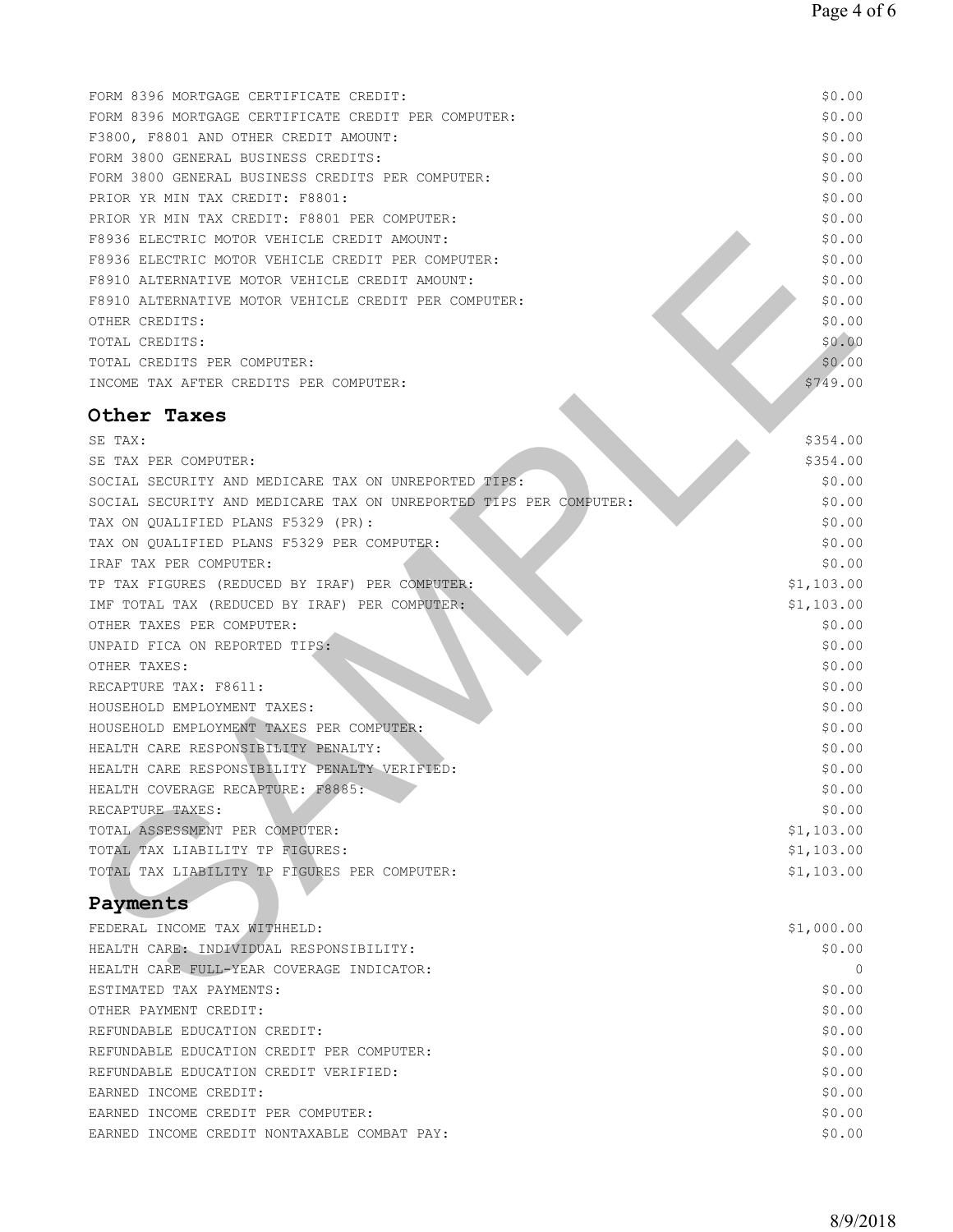| SCHEDULE 8812 NONTAXABLE COMBAT PAY:                      | \$0.00      |
|-----------------------------------------------------------|-------------|
| EXCESS SOCIAL SECURITY & RRTA TAX WITHHELD:               | \$0.00      |
| SCHEDULE 8812 TOT SS/MEDICARE WITHHELD:                   | \$0.00      |
| SCHEDULE 8812 ADDITIONAL CHILD TAX CREDIT:                | \$0.00      |
| SCHEDULE 8812 ADDITIONAL CHILD TAX CREDIT PER COMPUTER:   | \$0.00      |
| SCHEDULE 8812 ADDITIONAL CHILD TAX CREDIT VERIFIED:       | \$0.00      |
| AMOUNT PAID WITH FORM 4868:                               | \$0.00      |
| FORM 2439 REGULATED INVESTMENT COMPANY CREDIT:            | \$0.00      |
| FORM 4136 CREDIT FOR FEDERAL TAX ON FUELS:                | \$0.00      |
| FORM 4136 CREDIT FOR FEDERAL TAX ON FUELS PER COMPUTER:   | \$0.00      |
| HEALTH COVERAGE TX CR: F8885:                             | \$0.00      |
| PREMIUM TAX CREDIT AMOUNT:                                | \$0.00      |
| PREMIUM TAX CREDIT VERIFIED AMOUNT:                       | \$0.00      |
| PRIMARY NAP FIRST TIME HOME BUYER INSTALLMENT AMT:        | \$0.00      |
| SECONDARY NAP FIRST TIME HOME BUYER INSTALLMENT AMT:      | \$0.00      |
| FIRST TIME HOMEBUYER CREDIT REPAYMENT AMOUNT:             | \$0.00      |
| FORM 5405 TOTAL HOMEBUYERS CREDIT REPAYMENT PER COMPUTER: | \$0.00      |
| SMALL EMPLOYER HEALTH INSURANCE PER COMPUTER:             | \$0.00      |
| SMALL EMPLOYER HEALTH INSURANCE PER COMPUTER $(2):$       | \$0.00      |
| FORM 2439 AND OTHER CREDITS:                              | \$0.00      |
| TOTAL PAYMENTS:                                           | \$1,000.00  |
| TOTAL PAYMENTS PER COMPUTER:                              | \$1,000.00  |
| Refund or Amount Owed                                     |             |
| AMOUNT YOU OWE:                                           | \$103.00    |
| APPLIED TO NEXT YEAR'S ESTIMATED TAX:                     | \$0.00      |
| ESTIMATED TAX PENALTY:                                    | \$0.00      |
| TAX ON INCOME LESS STATE REFUND PER COMPUTER:             | \$0.00      |
| BAL DUE/OVER PYMT USING TP FIG PER COMPUTER:              | \$103.00    |
| BAL DUE/OVER PYMT USING COMPUTER FIGURES:                 | \$103.00    |
| FORM 8888 TOTAL REFUND PER COMPUTER:                      | \$0.00      |
|                                                           |             |
| Third Party Designee                                      |             |
| THIRD PARTY DESIGNEE ID NUMBER:                           |             |
| AUTHORIZATION INDICATOR:                                  |             |
| THIRD PARTY DESIGNEE NAME:                                |             |
| Schedule C--Profit or Loss From Business                  |             |
| SOCIAL SECURITY NUMBER:                                   |             |
| EMPLOYER ID NUMBER:                                       |             |
| BUSINESS NAME:                                            |             |
| DESCRIPTION OF BUSINESS/PROFESSION:                       | <b>DRAK</b> |
| NAICS CODE:                                               | 000000      |
| ACCT MTHD:                                                |             |
| FIRST TIME SCHEDULE C FILED:                              | N           |
| STATUTORY EMPLOYEE IND:                                   | N           |
| <b>INCOME</b>                                             |             |
| GROSS RECEIPTS OR SALES:                                  | \$2,700.00  |
| RETURNS AND ALLOWANCES:                                   | \$0.00      |
| NET GROSS RECEIPTS:                                       | \$0.00      |
| COST OF GOODS SOLD:                                       | \$0.00      |
| SCHEDULE C FORM 1099 REQUIRED:                            | NONE        |
|                                                           |             |
|                                                           |             |